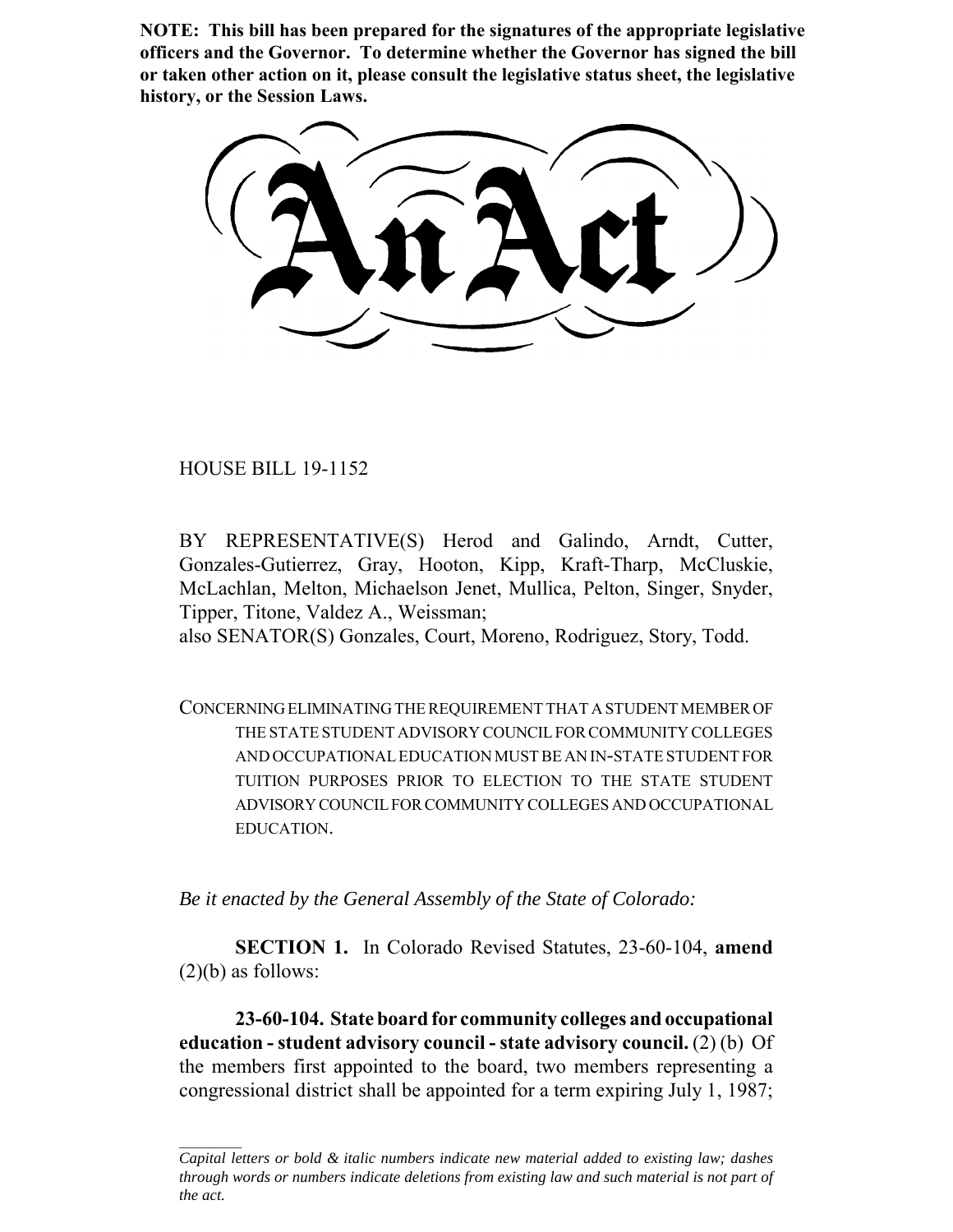one member representing a congressional district and one at-large member shall be appointed for a term expiring July 1, 1988; one member representing a congressional district and one at-large member shall be appointed for a term expiring July 1, 1989; and two members representing a congressional district and one at-large member shall be appointed for a term expiring July 1, 1990. Thereafter, all members shall be appointed for terms of four years each; except that a member of the board who is appointed by the governor shall continue to serve until a successor is appointed and confirmed by the senate. Notwithstanding any other provision of this section, the term of each member serving on the board of trustees as of May 26, 2006, shall be extended to expire on December 31 of the calendar year in which the member's appointed term would otherwise expire. Members appointed on or after January 1, 2007, shall serve terms of up to four years, expiring on December 31 of the third calendar year following the calendar year in which the member is appointed. For terms ending on or after December 31, 2006, the governor shall appoint a succeeding member on or before March 1 immediately following the expiration of the term. The terms of the offices of members of the state student advisory council shall be one year, beginning July 1, 1977. and any such student member shall be classified as an in-state student for tuition purposes in accordance with section 23-7-102 (5) prior to election to the state student advisory council. No member appointed to the board shall serve for more than two consecutive full four-year terms. Members of the board shall receive fifty dollars per diem for attendance at official meetings, plus actual and necessary expenses incurred in the conduct of official business.